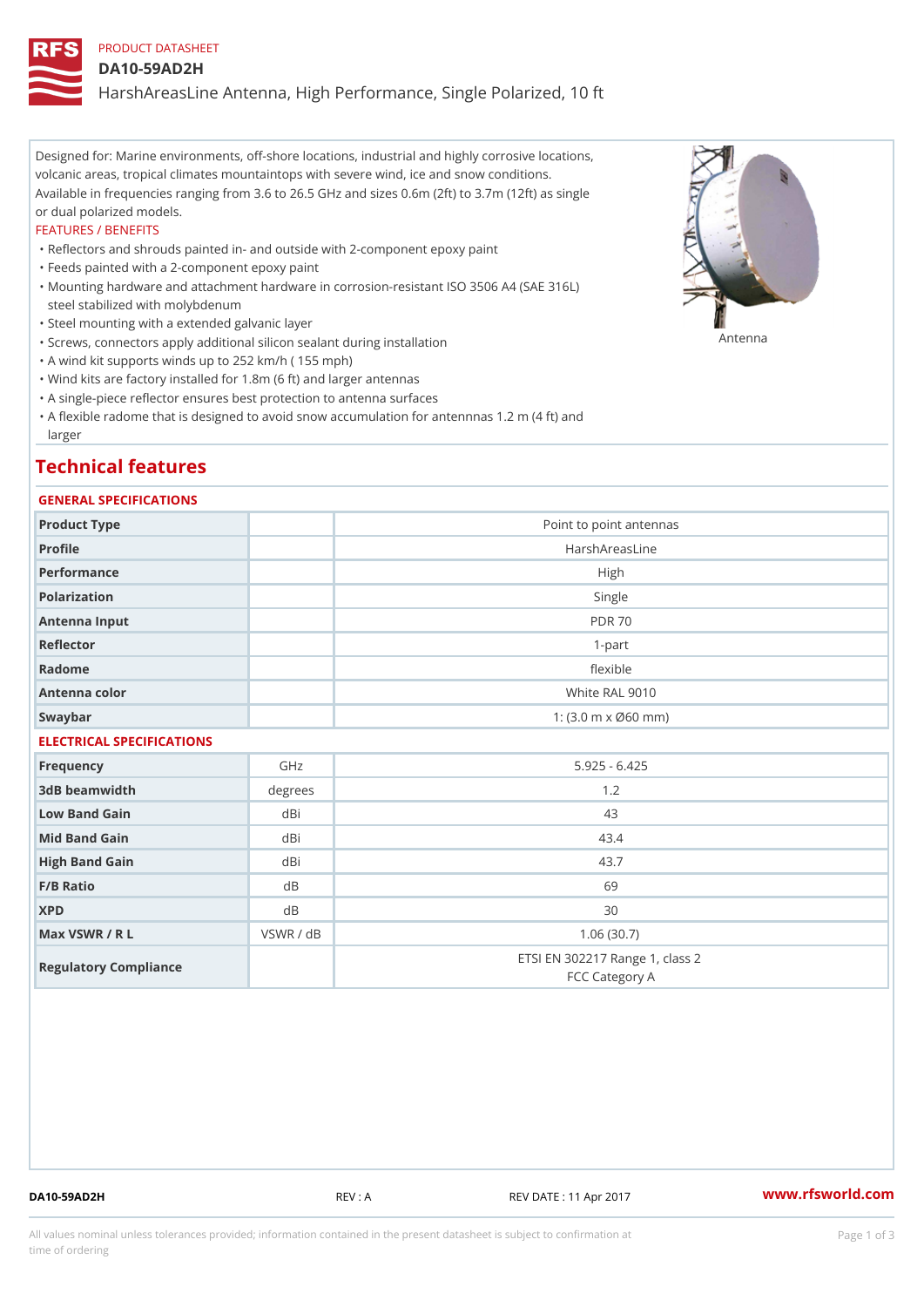## PRODUCT DATASHEET

## DA10-59AD2H

HarshAreasLine Antenna, High Performance, Single Polarized, 10 ft

| MECHANICAL SPECIFICATIONS         |              |                                     |  |  |
|-----------------------------------|--------------|-------------------------------------|--|--|
| Diameter                          | ft $(m)$     | 10(3)                               |  |  |
| Elevation Adjustment              | degree       | ± 5                                 |  |  |
| Azimuth Adjustment                | degree       | ± 5                                 |  |  |
| Polarization Adjustment           | degrees      | ± 5                                 |  |  |
| Mounting Pipe Diameter<br>minimum | $mm$ (in)    | 114(4.5)                            |  |  |
| Mounting Pipe Diameter<br>maximum | $mm$ (in)    | 114(4.5)                            |  |  |
| Approximate Weight                | kg(lb)       | 290 (638)                           |  |  |
| Survival Windspeed                | $km/h$ (mph) | 252 (155)                           |  |  |
| Operational Windspeed             | $km/h$ (mph) | 190 (118)                           |  |  |
| <b>STRUCTURE</b>                  |              |                                     |  |  |
| Radome Material                   |              | PVC coated fabric                   |  |  |
| FURTHER ACCESSORIES               |              |                                     |  |  |
| optional Swaybar                  |              | 1: SMA-SK-60-3000A (3.0 m x Ø60 mm) |  |  |

Further Accessories SMA-SKO-UNIVERSAL-L : Universal sway bar fixation kit

#### MOUNT OUTLINE

| Dimension A                                                 | m m<br>(in)  | 3220(126.8) |
|-------------------------------------------------------------|--------------|-------------|
| Dimension B                                                 | m m<br>(i n) | 1640 (64.6) |
| Dimension C                                                 | m m<br>(i n) | 550 (21.7)  |
| Dim D-<br>$114$ m m (4.5 _ ir) $\mathbb{R}$ im $\mathbb{R}$ | m m          | 190(7.5)    |
| Dimension E                                                 | m m<br>(in)  | 370 (14.6)  |
| $Dimension_F$                                               | m m<br>(in   | 1440 (56.9) |

DA10-59AD2H REV : A REV DATE : 11 Apr 2017 [www.](https://www.rfsworld.com)rfsworld.com